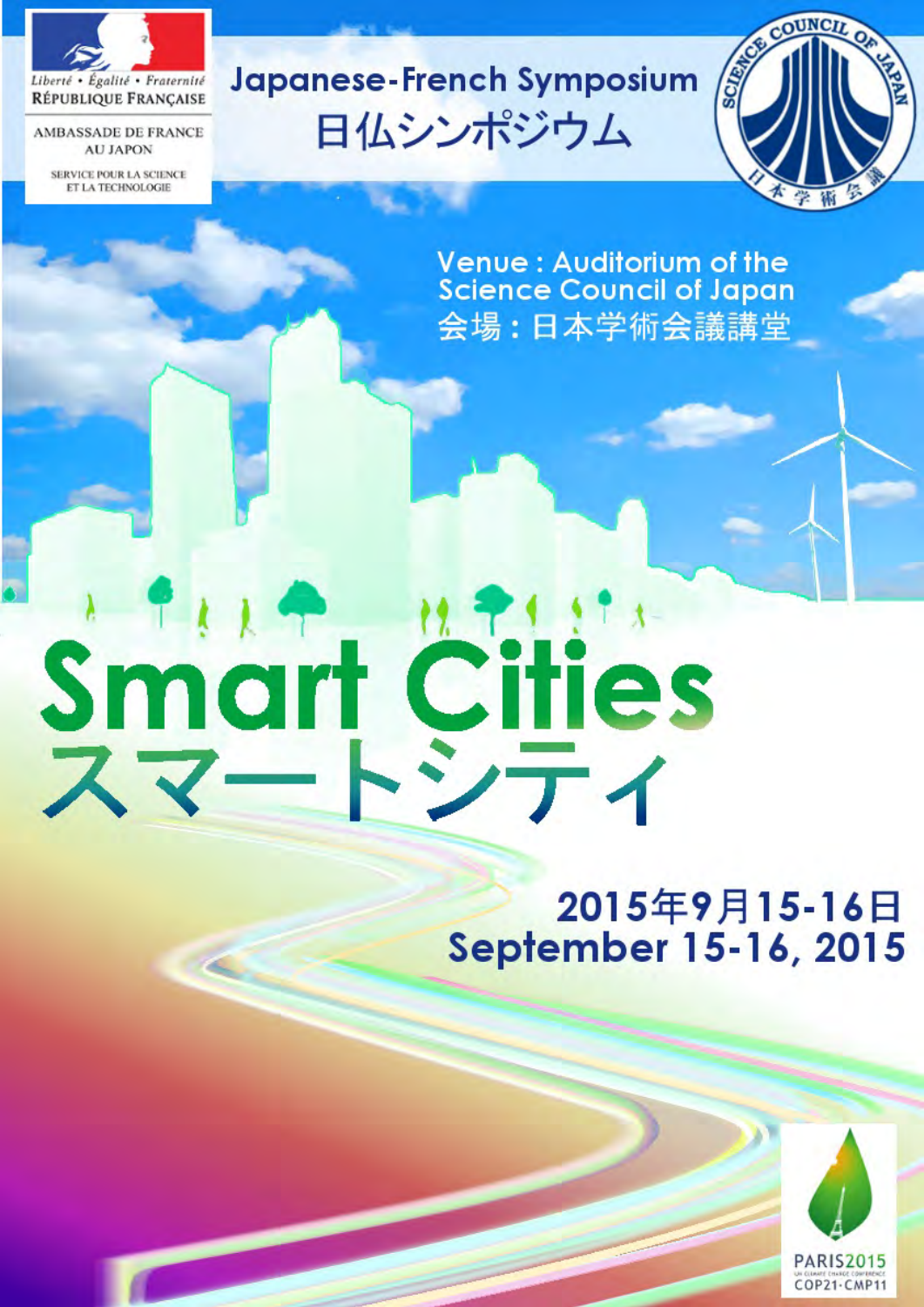

# **Japanese**-**French Symposium on Smart Cities**

**Open Symposium**

※*Entrance Free*

- **1. Hosting Organizations: Science Council of Japan , The Embassy of France in Japan**
- **2. Date: September 15(Tues.) 9:00-17:20 September 16(Wed.) 9:00-18:25**
- **3. Venue: Auditorium of Science Council of Japan**
- **4. Concept:**

**In the context of fighting the global issue of climate change, France is to take a leading role by hosting in Paris the 21st Session of the Conference of the Parties to the United Nations Framework Convention on Climate Change (COP21/CMP11), from November 30th to December 11th this year. In this meeting, a new international agreement on climate change applicable to all countries, with the goal of keeping global warming below 2°C, is expected to be reached.**

**Regarding urban conditions, climate change mitigation, allowing to reduce CO2 emissions, now needs to be taken to the next level by implementing environment-friendly, low-carbon cities, called "Smart Cities". This challenge is considered as one of the highest priority in national strategies across the world, although it remains an ambitious goal. Paris particularly focuses on this topic and so does Tokyo, especially with the objective of the Tokyo 2020 Olympic and Paralympic Games.**

**As governmental organizations representative of Japan and France, two of the leading countries on the topic of "Smart Cities", the Science Council of Japan and the Embassy of France in Japan will jointly host a bilateral symposium in Tokyo.**

**This event aims at providing a platform to discuss the major technological issues associated with "Smart Cities", especially in regards to infrastructures, transportation, buildings, and new services enabled by ICT (Information and Communication Technologies). These challenges are the key to provide higher urban competitiveness and attractive urban life to the people. The symposium will focus on these four topics, addressing their current problematics as well as future developments and effects.**

\* \* \*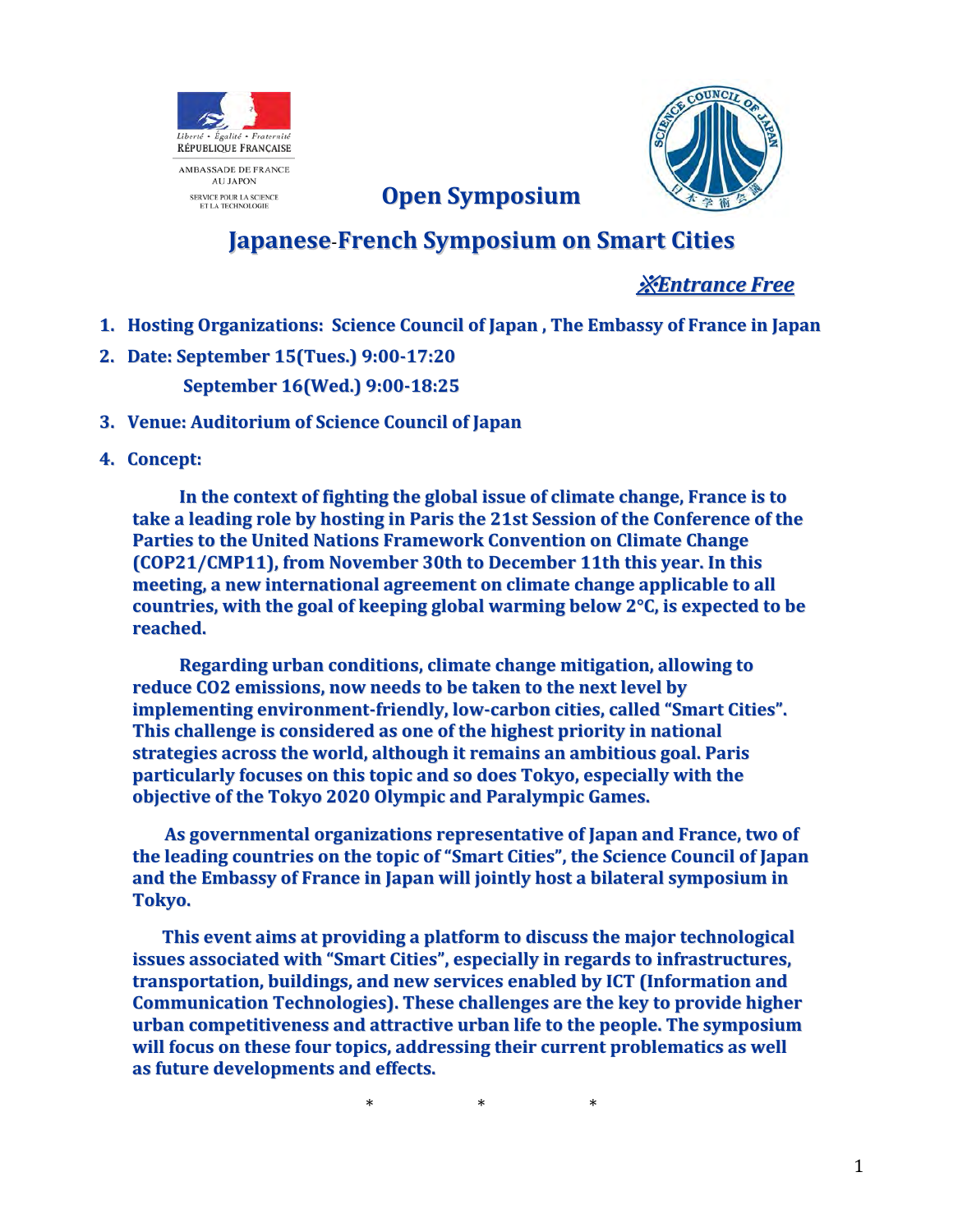# *Japanese-French Symposium on Smart Cities*

| Tuesday, September 15, 2015 |  |
|-----------------------------|--|
|-----------------------------|--|

| <b>Opening</b> |                                                                                                          |
|----------------|----------------------------------------------------------------------------------------------------------|
|                | Chair: Jacques Maleval, Embassy of France in Japan                                                       |
| $9:00 - 9:20$  | <b>Welcome Speech</b>                                                                                    |
|                | Thierry Dana, Ambassador of France in Japan                                                              |
|                | <b>Guest Speech</b>                                                                                      |
|                | Tatsumi Ando, Vice Governor of Tokyo                                                                     |
| $9:20 - 9:35$  | <b>Keynote Speech</b>                                                                                    |
|                | Jean-Philippe Clément, City of Paris                                                                     |
| $9:35-9:50$    | <b>Keynote Speech</b>                                                                                    |
|                | Takashi Onishi, Science Council of Japan                                                                 |
|                | <b>Session 1: Smart Resources Network</b>                                                                |
|                | Chair: Keisuke Hanaki, Science Council of Japan                                                          |
| $9:50-9:55$    | Introduction of the Session (Overview of the Topic, Stakes, Background, etc.)                            |
| 9:55-10:15     | Urban Renewal and Area Management through Public-Private Partnership: Challenges of the Japanese         |
|                | <b>Cities</b>                                                                                            |
|                | Norihiro Nakai, Tokyo Institute of Technology                                                            |
| 10:15-10:35    | The Life-Sized Laboratory for the Sustainable Mediterranean City                                         |
|                | Franck Geiling, Euroméditerranée                                                                         |
|                | Renewal of Infrastructure in the City center in Tokyo                                                    |
| 10:35-10:55    | Toshiro Yoshino, Tokyo Metropolitan Government<br>Shigeru Inoue, Mitsubishi Estate Co., Ltd.             |
|                | Koji Terada, Mitsubishi Jisho Sekkei Inc., Mitsubishi Estate Co., Ltd.                                   |
|                | <b>From Smart Grids to Smart Cities</b>                                                                  |
| 10:55-11:15    | Richard Schomberg, EDF Group                                                                             |
| 11:15-11:30    | <b>Coffee Break</b>                                                                                      |
| 11:30-11:50    | 2011-2020 and Beyond Towards Better Balanced Energy System                                               |
|                | Fumio Murazeki, Tokyo Gas Co., Ltd.                                                                      |
| 11:50-12:10    | <b>EU-Japan Collaboration in Smart Cities</b>                                                            |
|                | Laurent Herault, CEA-Leti (France-based research institute for electronics and information technologies) |
| 12:10-12:40    | <b>Panel Discussion</b>                                                                                  |
| 12:40-14:10    | <b>Lunch Break</b>                                                                                       |

### **Session 2: Transportation** 14:10-14:15 **Introduction of the Session (Overview of the Topic, Stakes, Background,** *etc.***)** 14:15-14:35 **Cyber Security and Smart Cities-the Increase of Risks that Comes along with New Smart Mobility and Smart City Technologies** *Jean-Marie Letort,* Thales 14:35-14:55 **ITS and Cooperative System Overview: New Tends for ITS as a Tool Towards Services to Mobility** *Jean-Luc Ygnace,* IFSTTAR (French institute of science and technology for transport, spatial planning, development and networks) 14:55-15:15 **How Can Connected Vehicles Improve Road Traffic Management in Large Scale Networks**  *Nour-Eddin El Faouzi,* IFSTTAR 15:15-15:35 **Future City, Future Automotive** *Kazuhiro Doi,* Nissan Research Center 15:35:15:50 **Coffee Break** 15:50-16:10 **Transit Oriented Development (TOD) by Tokyu Corporation - Focusing on "Shibuya" -** *Masafumi Ota,* Tokyu Corporation 16:10-16:30 **Clean Hydrogen for Smart Cities**  *Patrick Ginet,* Air Liquide Laboratories 16:30-16:50 **Utilization of ICT in New Transportation Policies in Japan** *Haruo Ishida,* The University of Tsukuba 16:50-17:20 **Panel Discussion** Chair: *Richard Schomberg,* EDF Group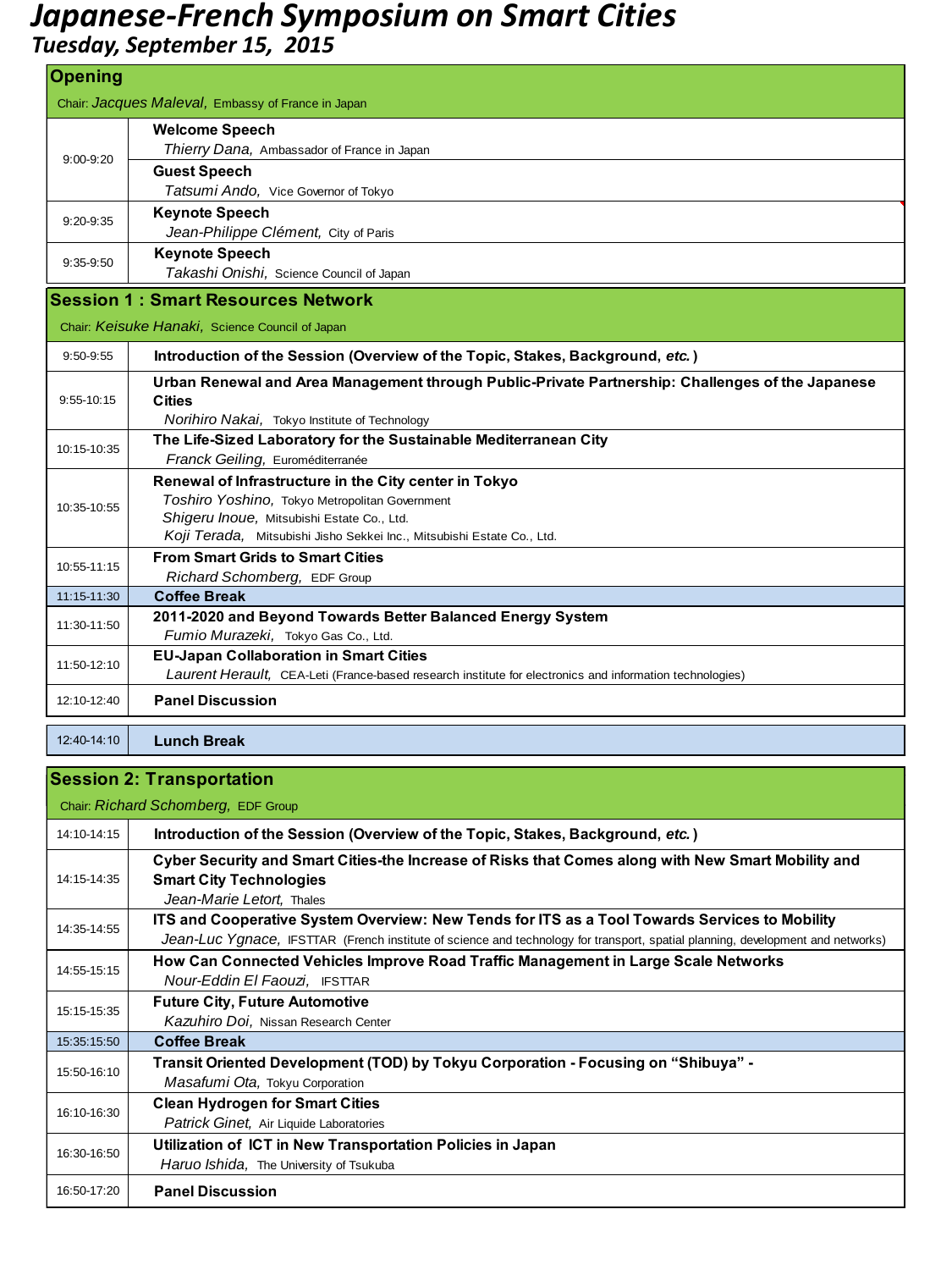# *Japanese-French Symposium on Smart Cities*

*Wednesday, September 16, 2015*

| <b>Session 3: Buildings</b>                                                             |                                                                                                                                     |  |  |
|-----------------------------------------------------------------------------------------|-------------------------------------------------------------------------------------------------------------------------------------|--|--|
| Chair: Anne Charreyron-Perchet, Ministry of Ecology, Sustainable Development and Energy |                                                                                                                                     |  |  |
| $9:00 - 9:05$                                                                           | Introduction of the Session (Overview of the Topic, Stakes, Background, etc.)                                                       |  |  |
| $9:05-9:25$                                                                             | <b>Energy-Savings and Co-benefits in Buildings</b><br>Shuzo Murakami, Institute for Building Environment and Energy Conservation    |  |  |
| $9:25-9:45$                                                                             | <b>Results of the Pilot Project HQE Performance</b><br>Julien Hans, CSTB (Centre Scientifique et Technique du Bâtiment)             |  |  |
| $9:45-10:05$                                                                            | Energy Efficiency Measures on Building and Housing in Japan<br>Takeo Fukui, Ministry of Land, Infrastructure, Transport and Tourism |  |  |
| 10:05-10:25                                                                             | Towards a Positive Economy for Positive Energy Buildings and Districts<br>Pierre Mustière, Bouygues Asia Co., Ltd.                  |  |  |
| $10:25-10:40$                                                                           | <b>Coffee Break</b>                                                                                                                 |  |  |
| $10:40-11:00$                                                                           | The Challenge of Kashiwa-no-ha Smart City "As a Pioneer to Solve Social Issues"<br>Motoyasu Kato, Mitsui Fudosan Co., Ltd           |  |  |
| 11:00-11:20                                                                             | <b>Smart Windows: For Energy and Comfort</b><br>Benjamin Dierre, Saint-Gobain                                                       |  |  |
| 11:20-11:50                                                                             | <b>Panel Discussion</b>                                                                                                             |  |  |

11:50-13:20 **Lunch Break**

| <b>Session 4: Citizen-centric Digital Services</b><br>Chair: Akihiro Nakao, The University of Tokyo |                                                                                                                                                                                                                                                                        |  |
|-----------------------------------------------------------------------------------------------------|------------------------------------------------------------------------------------------------------------------------------------------------------------------------------------------------------------------------------------------------------------------------|--|
|                                                                                                     |                                                                                                                                                                                                                                                                        |  |
| 13:25-13:45                                                                                         | <b>New Services for Sustainable Smart Cities</b><br>Anne Charreyron-Perchet, Ministry of Ecology, Sustainable Development and Energy                                                                                                                                   |  |
| 13:45-14:05                                                                                         | Overview of Projects on ICT Smart Towns in Japan - Towards ICT Society in 2020 -<br>Tomoyuki Sakairi, Ministry of Internal Affairs and Communications                                                                                                                  |  |
| 14:05-14:25                                                                                         | Vision, Strategy and Projects of Smart and Sustainable Paris, a View of 2020<br>Jean-Philippe Clément, City of Paris                                                                                                                                                   |  |
| 14:25-14:45                                                                                         | <b>Fujitsu's Approach to Smart Cities</b><br>Tomiyasu Ichimura, Fujitsu                                                                                                                                                                                                |  |
| 14:45-15:05                                                                                         | UrbanCivics: An Urban Middleware for the Collection and Aggregation of Heterogeneous Urban Data<br>Sources Toward Understanding and Prompting Solutions to Urban Nuisance<br>Valérie Issarny, Inria (French Institute for Research in Computer Science and Automation) |  |
| 15:05-15:30                                                                                         | Creating Smart City Apps in Shonan Area ~ From ClouT to Social ICT Projects in Japan ~<br>Hideyuki Tokuda, Keio University                                                                                                                                             |  |
| 15:30-15:45                                                                                         | <b>Coffee Break</b>                                                                                                                                                                                                                                                    |  |
| 15:45-16:05                                                                                         | Smart Cities : How New Usages and Services Transform the Cities<br>Jean-Michel Serre, Orange Japan                                                                                                                                                                     |  |
| 16:05-16:25                                                                                         | Social ICT Design & Implementation Using Wireless Smart Utility Network & Remote Sensing<br><b>Technologies</b><br>Yozo Shoji, National Institute of Information and Communications Technology                                                                         |  |
| 16:25-16:45                                                                                         | <b>Local Governments and Citizens Involvement in Climate Policies</b><br>Magali Dreyfus, CNRS (National Centre for Scientific Research), Lille University                                                                                                              |  |
| 16:45-17:15                                                                                         | <b>Panel Discussion</b>                                                                                                                                                                                                                                                |  |

| <b>Panel Discussion Concerning the Whole Symposium</b><br>Chair: Keisuke Hanaki, Science Council of Japan |                                                                                                                                                                                                                                   |  |
|-----------------------------------------------------------------------------------------------------------|-----------------------------------------------------------------------------------------------------------------------------------------------------------------------------------------------------------------------------------|--|
| 17:15-18:15                                                                                               | <b>Panel Discussion</b><br>Keisuke Hanaki, Science Council of Japan<br>Richard Schomberg, EDF Group<br>Anne Charreyron-Perchet, Ministry of Ecology, Sustainable Development and Energy<br>Akihiko Nakao, The University of Tokyo |  |
| 18:15-18:25                                                                                               | <b>Closing Remarks</b><br>Jacques Maleval, Embassy of France in Japan<br>Keisuke Hanaki, Science Council of Japan                                                                                                                 |  |